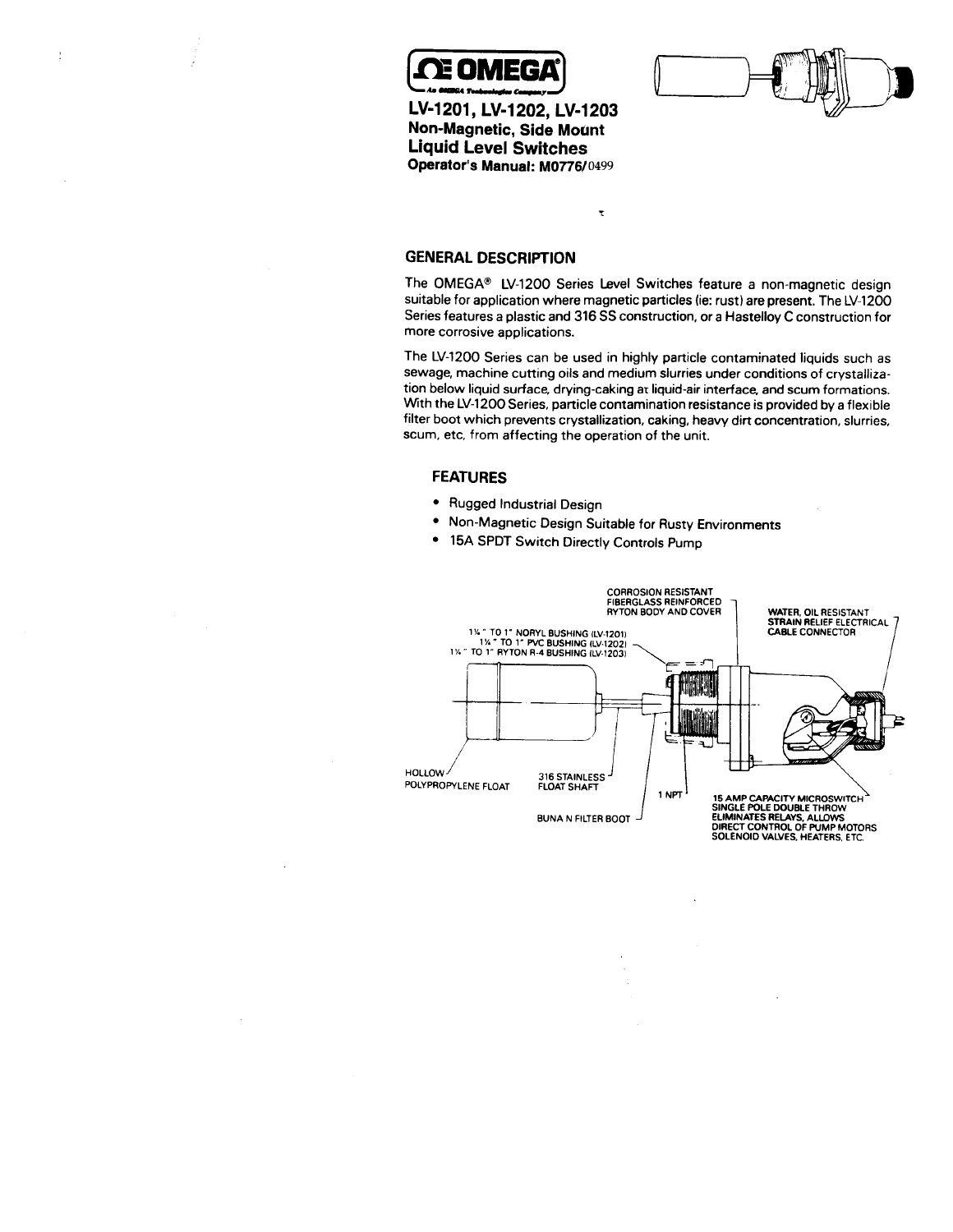### **SPECIFICATIONS**

 $\frac{1}{2}$ 

 $\hat{\mathcal{F}}$ 

 $\bar{z}$ 

| <b>RELAY SWITCH:</b>                                                      | SPDT 15A @ 125 or 250 Vac; 10,000,000 operations<br>medium                                                                                           |
|---------------------------------------------------------------------------|------------------------------------------------------------------------------------------------------------------------------------------------------|
| MAX. TEMPERATURE/<br><b>PRESSURE:</b>                                     | Model LV-1201: 75 PSIG @ 75°F, 200 PSIG @ 50°F;<br>Models LV-1202 & LV-1203: 50 PSIG @ 200°F, 100 PSIG<br>@ 75°F;                                    |
| <b>LIQUID LEVEL CHANGE</b><br>TO ACTIVATE SWITCH:                         | $\frac{1}{4}$<br>MIN. SPECIFIC GRAVITY: Model LV-1201: 0.6; Models LV-1202 & Model LV-1203: 0.7                                                      |
| <b>WETTED PARTS:</b>                                                      | LV-1201: Noryl (a phenylene oxide based resin), 316 SS,<br>Buna N:<br>LV-1202: Ryton, 316 SS, Buna N, PVC;<br>LV-1203: Ryton R-4, Hastelloy C, Viton |
| <b>WATER RESISTANT</b><br><b>STRAIN RELIEF FITTING:</b><br><b>WEIGHT:</b> | For cable diameters $0.250'' \pm .025''$<br>$\frac{1}{4}$ lb.                                                                                        |

 $\sim$   $\sim$ 

 $\mathcal{L}$ 

والمحافظ والمحافظ المتكافئة فقطعت والمتحاشي وأرادي الإرادات والمراكب

## **INSTALLATION DIMENSIONS**



# **INSTALLATION WARNING**

**GREY) SUPPLIED WITH THE " x 1% " PVC BUSHING (WHITE OR THE 1% LV-1200 SERIES CAN BE CRACKED IF THE CENTER BODY IS FIRST TIGHTENED INTO THE BUSHING. CRACKING PROBABILITY IS REDUCED IF THE BUSHING IS FIRST TIGHTENED INTO THE PIPE OR TANK FITTING AND THEN THE CENTER BODY TIGHTENED INTO THE BUSHING.** 

**2**

 $\zeta$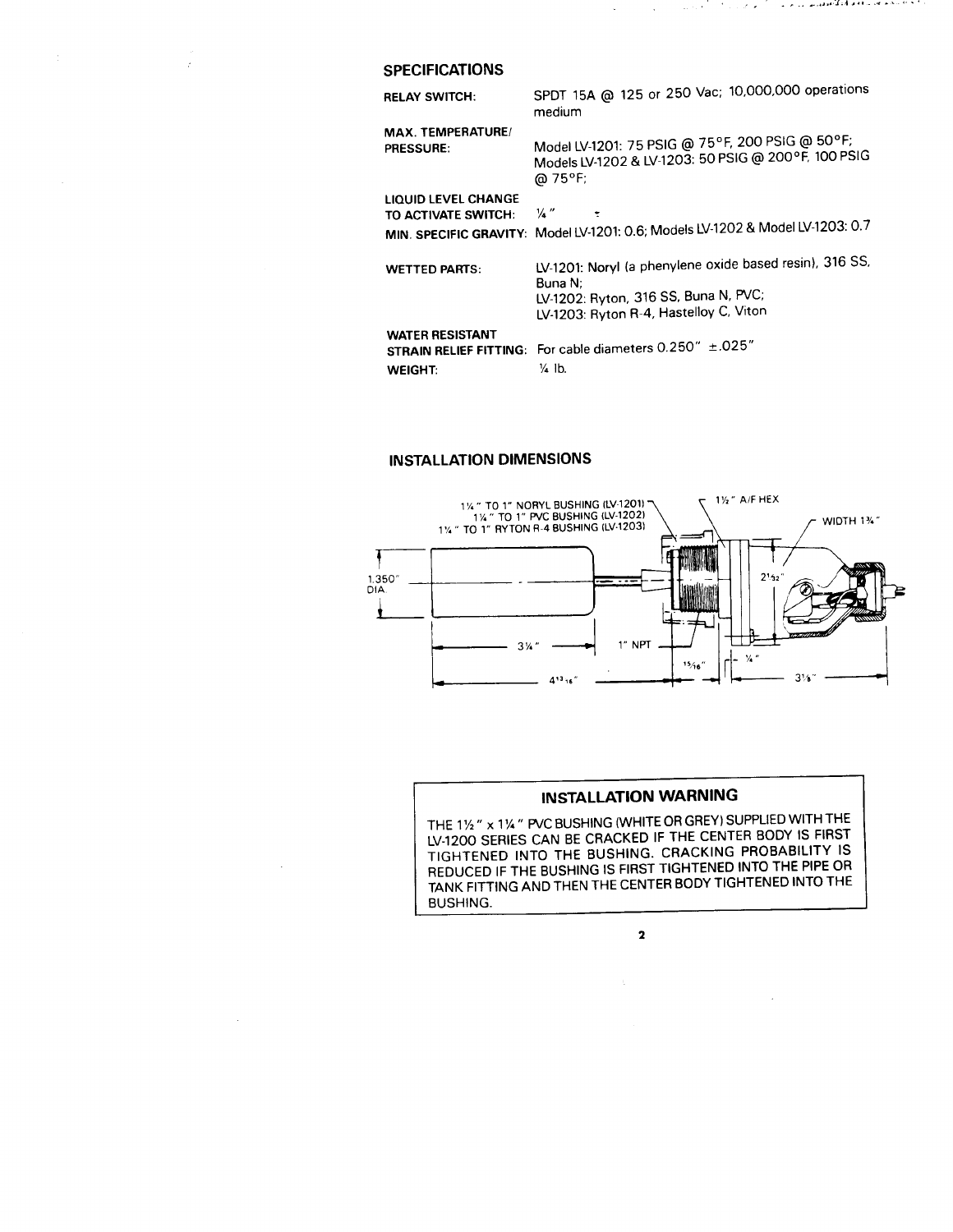## **LIVE-MEET THARRY ASSEMBLY WARNING**

**DROUE NOT BE APPLIED TO SEAL SHAFT (A), FLOAT SHAFT (E), C** DRAG DISK ARM (E), DURING CHANGE OF FLOAT OR DRAG DISK. **EAKAGE INTO SWITCH AREA, IT IS CRITICALLY IMPORTANT THAT** LACE WITH LOCITE ADHESIVE. TO PREVENT RUPTURE OF SEAL AND <sup>3ELOW.</sup> ALL THREE ELEMENTS ARE ASSEMBLED AND LOCKED II **IBLE ELASTOMER DIAPHRAGM SEAL (B), AND AN INTERNAL FEED** THE STRUCT SHAFT OF STATE AND THRU SHAFT ON THE STATE OF STATE STATE ORDER TO DIAGRAPHE TO DIAGRAM THE STATE OF STATE OF STATE OF STATE OF STATE OF STATE OF STATE OF STATE OF STATE OF STATE OF STATE OF STATE OF STATE OF ST **BELOW. ALL THREE EXAMPLE AND LOCATING ARM (D) -REFER TO DIAGRAM** 

HEN BE HELD FIRMLY IN A VISE OR WITH PLIFR **THE SERVICE SERVICE FILTER BOOT (F), SEAL SHAFT (A) MUST** IF FLOAT SHAFT OR DRAG DISK ARM (E) REQUIRE REPLACEMENT, IT



**WARNING LV-1200 Series are NOT explosion-proof devices.**

3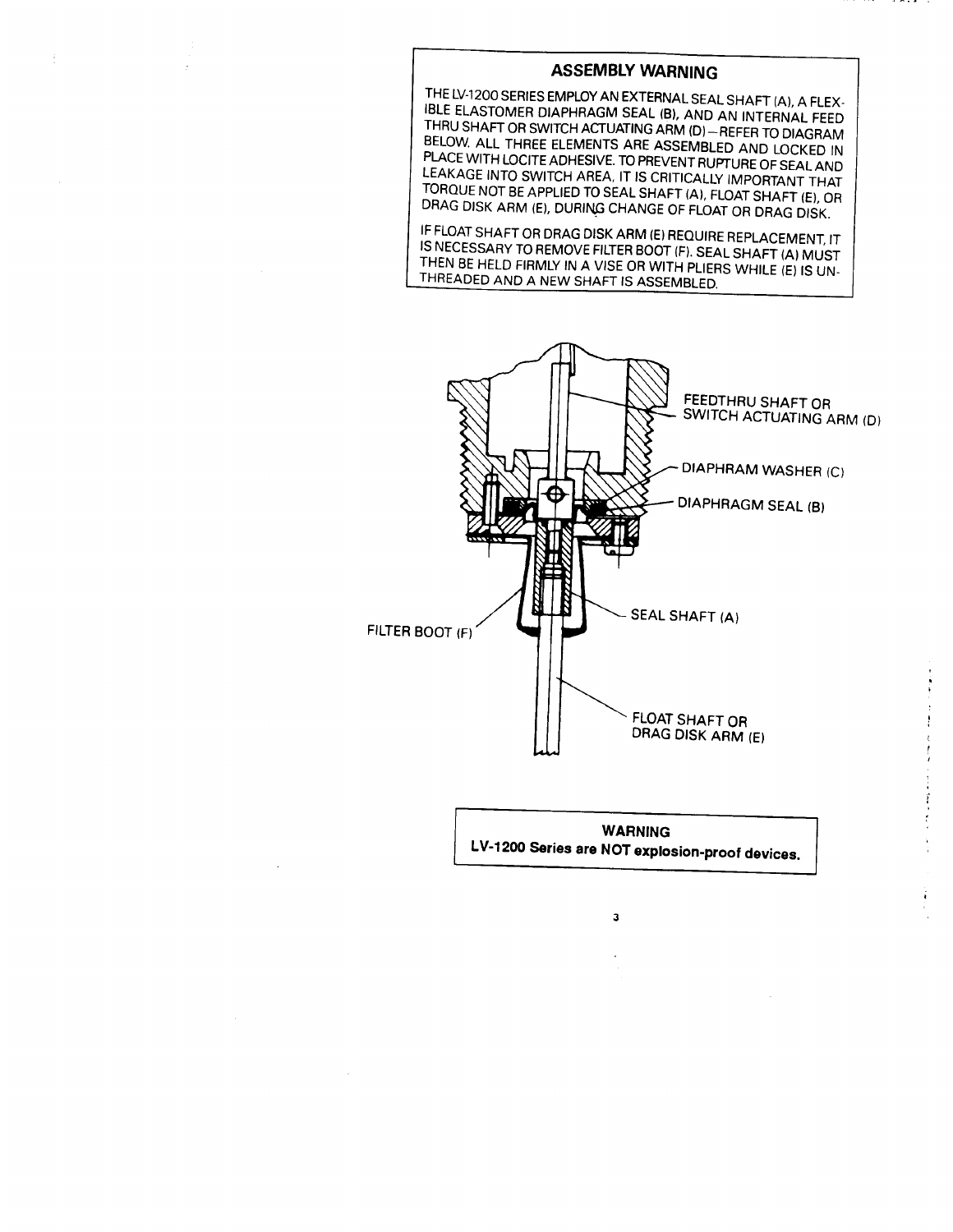# **INSTALLATION AND OPERATION**

swich are separated before assembly in tank. Care must be exercised<br>when threading the bushing into plastic ar matel fittings. Arabi o minimum of 2 to a *maximum* of 3 wraps of Teflon tape to the threads of<br>minimum of 2 to a *maximum* of 3 wraps of Teflon tape to the threads of fittings where coarse metal threads could gall plant is to be used in metalfittings where coarse metal threads could gall plastic if not lubricated. The<br>plastic bushing CAN BE CRACKED if the main body of the level switch is ightened into it FIRST. Cracking will not occur if the bushing is FIRST tightened into the bushing. pdei  $\sim$  -repe. and rivion m-4 for model LV-1203) threaded in place with 2  $\sim$ wraps of Teflon tape, which must be intact or renewed if the bushing and witch is for side-mounting  $ONLY$ . It is LV-1202, and Ryton R-4 for Model LV-1203) **threaded in place** with 2 supplied with a 1.1/4" x 1" bushing **The LV-1200** Series Liquid Level Switch is for side-mounting ONLY. It is

### Therefore:

applying wrench to hexagon section. Repeat Steps 1 and 2 up the arrow on the arrow on the arrow on the arrow o<br>Personalizing wrench to hexagon section. Repeat on the arrow on the arrow on the plastic bushing body points UPWARD and the threads are leak **the leak of the leak of the leak of the leak of the leak of the leak of the leak of the leak of the leak of the leak of the leak of the leak of the leak of the leak of the leak** Step 2. Teflon tape thread and tighten the LV-1200 Switch into plastic bushing by Step 1. Teflon tape thread and tighten plastic bushing into pipe or tank fitting.

### **NOTE**

**Plumber 's tools such as pipe wrenches are not recommended. If possible, use a 'Rigid' type conservation where the smooth is the commended. If possible,** use a 'Rigid' type wrench where the smooth jaws closely fit the hexagon section.

## **ELECTRICAL WIRING**

- $\frac{1}{2}$  **1%**  $\frac{1}{2}$  **Strip the outer index for the electrical cord back approximately**  $\frac{1}{2}$  **<b>back approximately**  $\frac{1}{2}$  **cordinately**  $\frac{1}{2}$  **cordinately**  $\frac{1}{2}$  **cordinately**  $\frac{1}{2}$  **cordinately**  $\frac$ **Remove the gland nut, grommet and switch cover.**
- $|^{74}$ **Slip on terminals are supplied with each switch. Remove them from the switch insulation from the individual conductors back approximately**  $1\frac{y}{4}$ .
- **the environmals are supplied with each switch. Hemove Feed the electrical cable through the gland discussion issues.**
- **shown below.**



- **Apply slip on terminals to appropriate contacts of the microswitch.**
- **Slide the cover down the cable and fasten it to the body of the switch with the 4 screws provided.**
- **Slide the grommet down the cable until the outer jacket is level with the small end of the grommet and then push the grommet into the tapered end of the cover.**
- **Hold the cable jacket to prevent rotation and thread the gland nut firmly onto the cover.**

 $\overline{a}$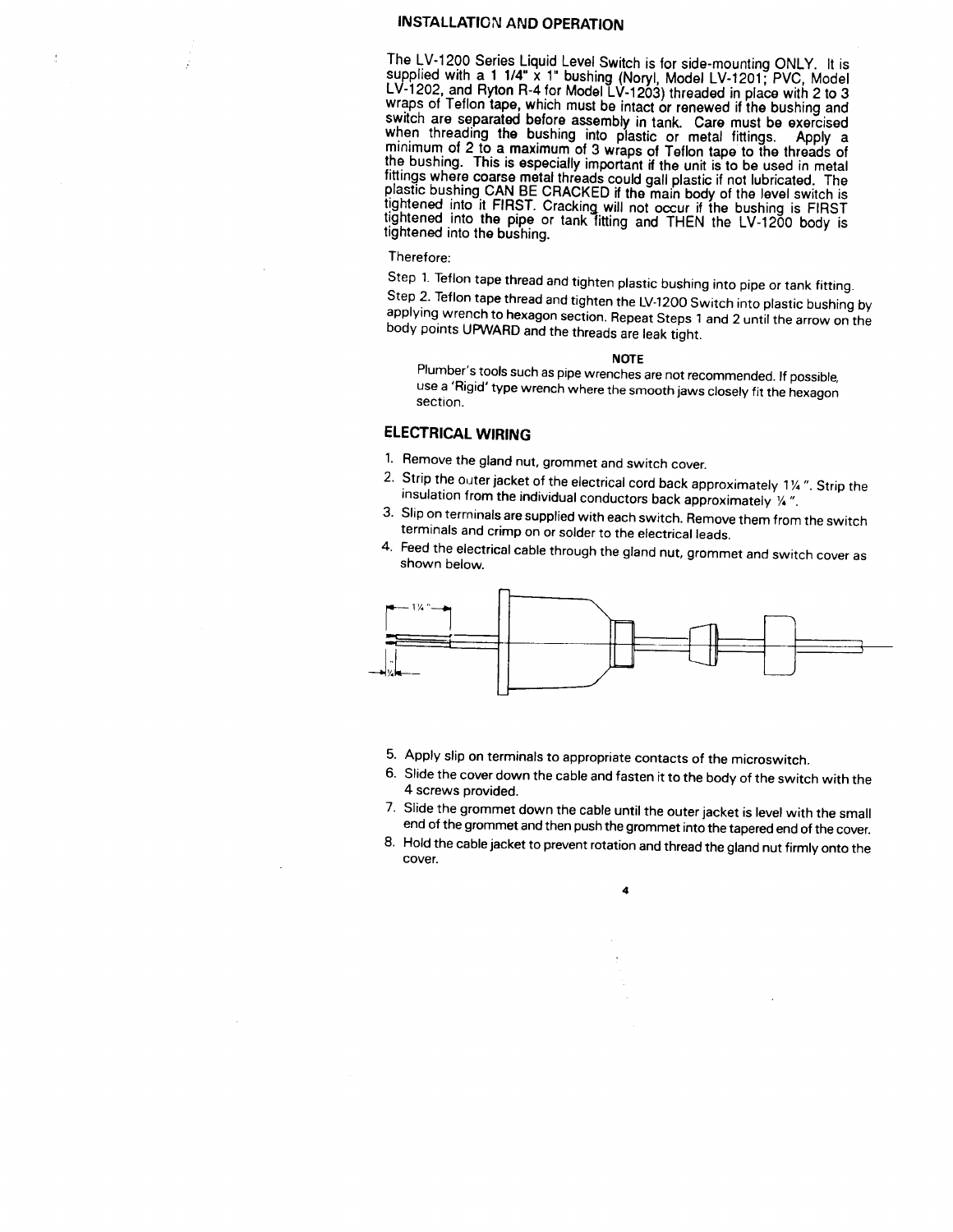Figure 1: Wiring Schematic for power applied to the load when the liquid level is less than **the set point (power to the load is interrupted when the level increases to above the set point).**

 $\mathop{\mathbb{C}}$ 

 $\ddot{\phantom{a}}$ 



**Figure 2: Wiring Schematic for power applied to the load when the liquid level is greater than the set point (power to the load is interrupted when the level decreases to below the set point).**



**Microswitch actuation point may be monitored by an audible click or with an OHM** meter before connecting the line power to the terminal strip connection or with an UHIVE **voltage supplied to the load through the microswitch.**

5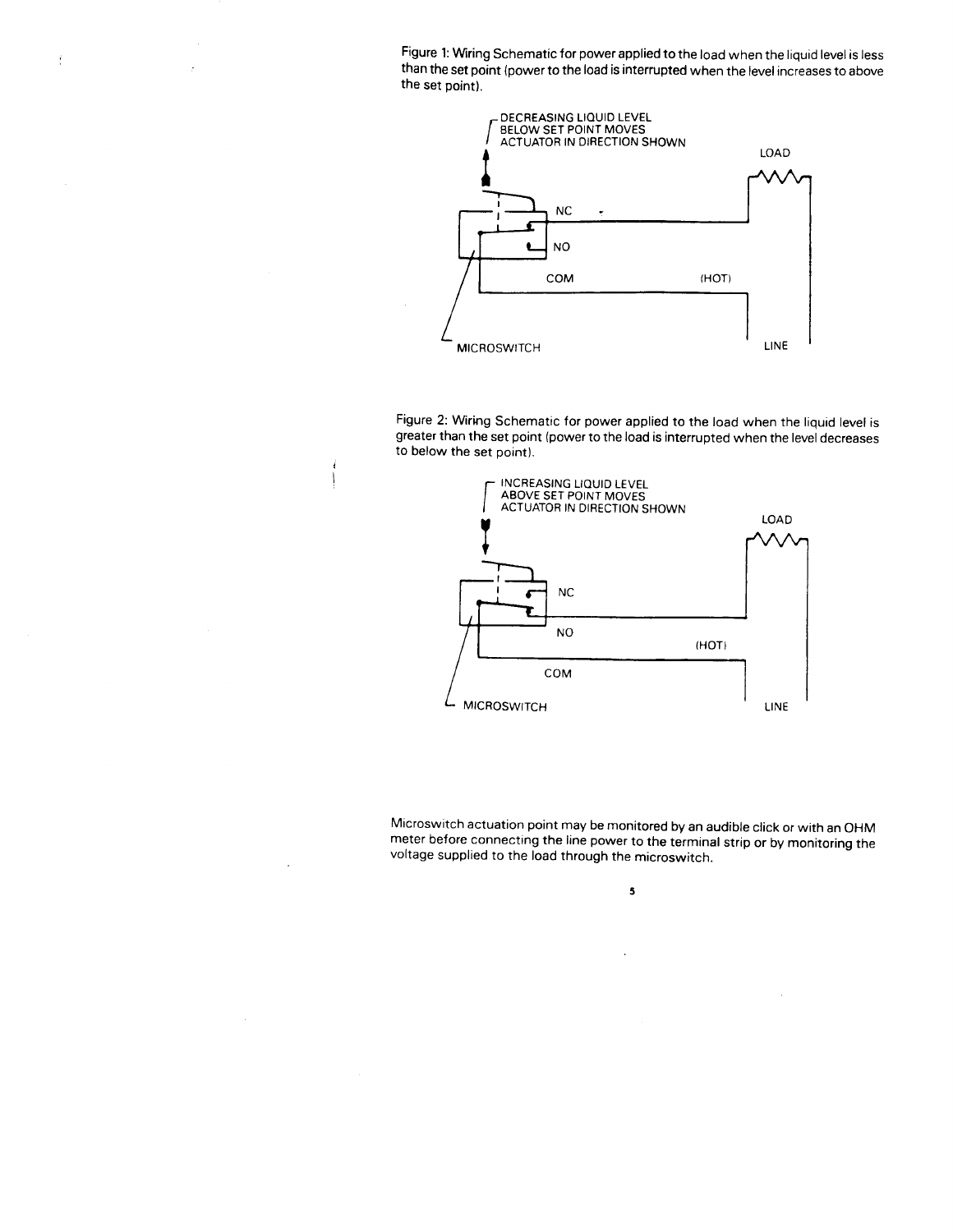

 $\overline{1}$ 

ż

÷,

## LV-1201 AND LV-1202 PARTS LIST DIAGRAM

 $\ddot{\bullet}$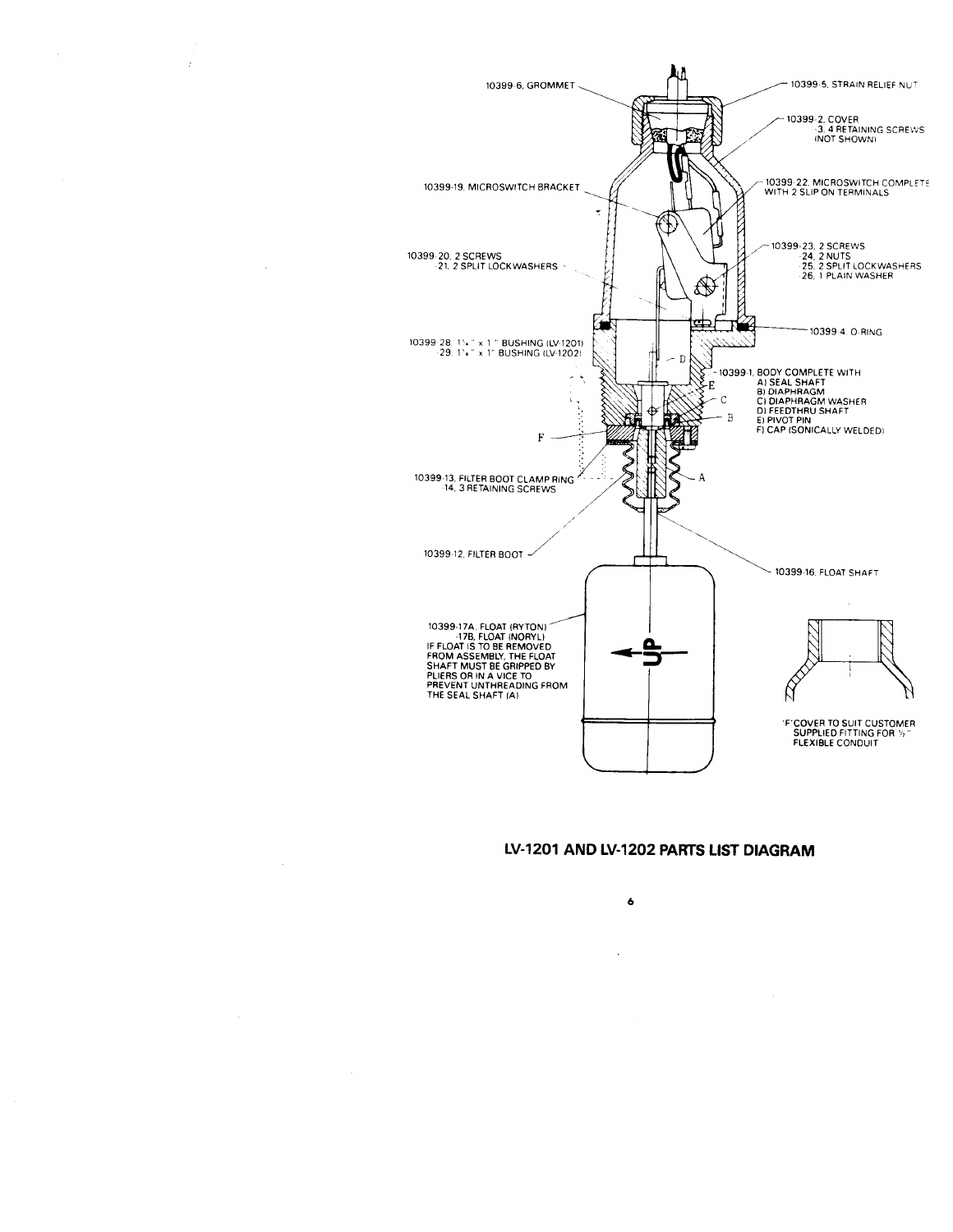

 $\frac{d}{dt}$ 

 $\mathcal{A}$ 

 $\hat{J}$ 

 $\bar{z}$ 

## LV-1203 PARTS LIST DIAGRAM

÷.